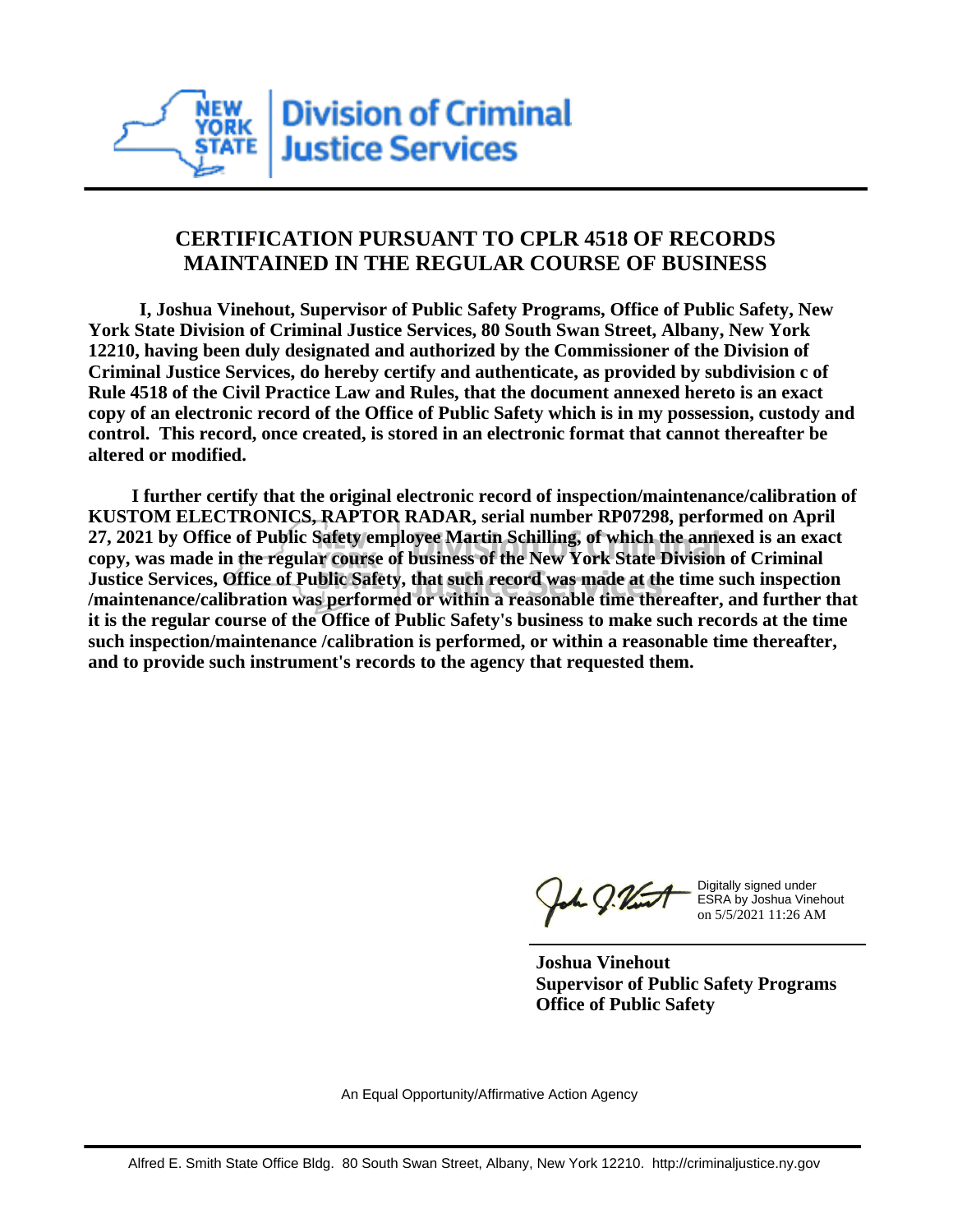## **RADAR RECORD OF INSPECTION / MAINTENANCE / CALIBRATION**

## **Name of Submitting Agency: Wayne County Sheriff`s Office Manufacturer: KUSTOM ELECTRONICS Model: RAPTOR Date: April 27, 2021 Serial Number: RP07298**

 **I hereby certify that KUSTOM ELECTRONICS RADAR, model RAPTOR, serial number RP07298/ / RK11147 / / RK11146, has been calibrated using standards whose accuracies are established by the National Bureau of Standards, or have been derived by the ratio type of self calibration techniques. Calibration has been effected by controlled tests performed on the date indicated above.**

| <b>Test No</b> | <b>Internal Standard</b>                   | <b>Test Result</b> |
|----------------|--------------------------------------------|--------------------|
|                | <b>PAS MPH</b>                             | <b>PAS MPH</b>     |
| <b>Test No</b> | <b>Certification Standard (Stationary)</b> | <b>Test Result</b> |
|                | 65 MPH                                     | 65 MPH             |
|                | 35 MPH<br>YORK                             | <b>35 MPH</b>      |
| <b>Test No</b> | <b>Certification Standard (Moving)</b>     | <b>Test Result</b> |
|                | 65 MPH                                     | <b>30 MPH</b>      |
|                | 35 MPH                                     |                    |

**Turning Fork Certification / Date of Certification: April 27, 2021**

| <b>Serial Number</b> | <b>Frequency</b> | <b>Test Result</b> |
|----------------------|------------------|--------------------|
| 50387                |                  | 65 MPH             |

**The above stated tuning fork has been tested and found to oscillate at 4734 Hertz. It will cause a calibration signal of 65 MPH when used with a Doppler traffic radar operating at 24,150 Mhz.**

| <b>Serial Number</b> | Frequency | <b>Test Result</b> |
|----------------------|-----------|--------------------|
| 54747                | 2543 HZ   | 35 MPH             |

**The above stated tuning fork has been tested and found to oscillate at 2543 Hertz. It will cause a calibration signal of 35 MPH when used with a Doppler traffic radar operating at 24,150 Mhz.**

 **I further certify that the entries made in these records were made at the time that the inspection /maintenance/calibration of the above identified RADAR was performed, or within a reasonable time thereafter.**

 *page 1 of 2* 

Digitally signed under ESRA by Martin Schilling on 4/27/2021 1:05 PM

**Martin Schilling Highway Safety Equipment Technician Office of Public Safety**

**\_\_\_\_\_\_\_\_\_\_\_\_\_\_\_\_\_\_\_\_\_\_\_\_\_\_\_\_\_\_\_\_\_\_\_\_\_**